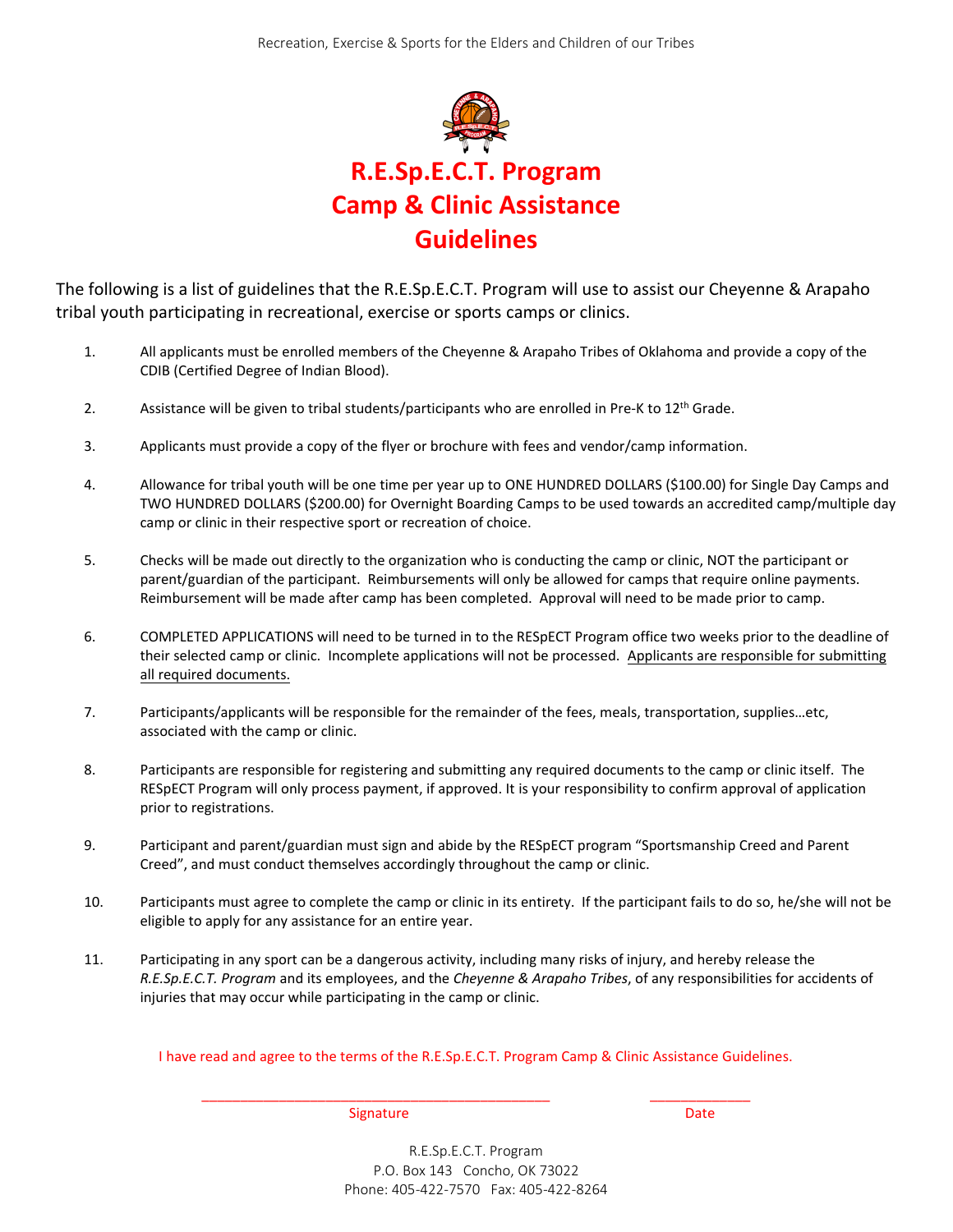## **R.E.Sp.E.C.T. Program Camp & Clinic Assistance Application**

| <b>Full Name:</b>       |                 | Male / Female                  |
|-------------------------|-----------------|--------------------------------|
| Tribe:                  |                 |                                |
| <b>CDIB #:</b>          |                 | *attach copy                   |
| <b>Date of Birth:</b>   |                 |                                |
| <b>Address:</b>         |                 |                                |
| City, State, Zip:       |                 |                                |
| <b>Telephone #:</b>     |                 |                                |
| E-mail:                 |                 |                                |
| <b>Parent/Guardian:</b> |                 |                                |
| <b>School:</b>          |                 | Grade:                         |
| <b>Camp or Clinic:</b>  |                 |                                |
| <b>Camp Contact</b>     |                 |                                |
| Info:                   |                 |                                |
| Camp Date(s):           |                 |                                |
| Type (circle one):      | <b>Day Camp</b> | <b>Overnight Boarding Camp</b> |

## **Camp & Clinic Fees**

**Make Check Payable to:**

| <b>Vendor Name &amp; Address:</b> |  |
|-----------------------------------|--|
|                                   |  |
|                                   |  |
|                                   |  |
|                                   |  |
|                                   |  |
|                                   |  |
|                                   |  |
|                                   |  |
| <b>Amount Requested:</b>          |  |
|                                   |  |

R.E.Sp.E.C.T. Program P.O. Box 143 Concho, OK 73022 Phone: 405-422-7570 Fax: 405-422-8264